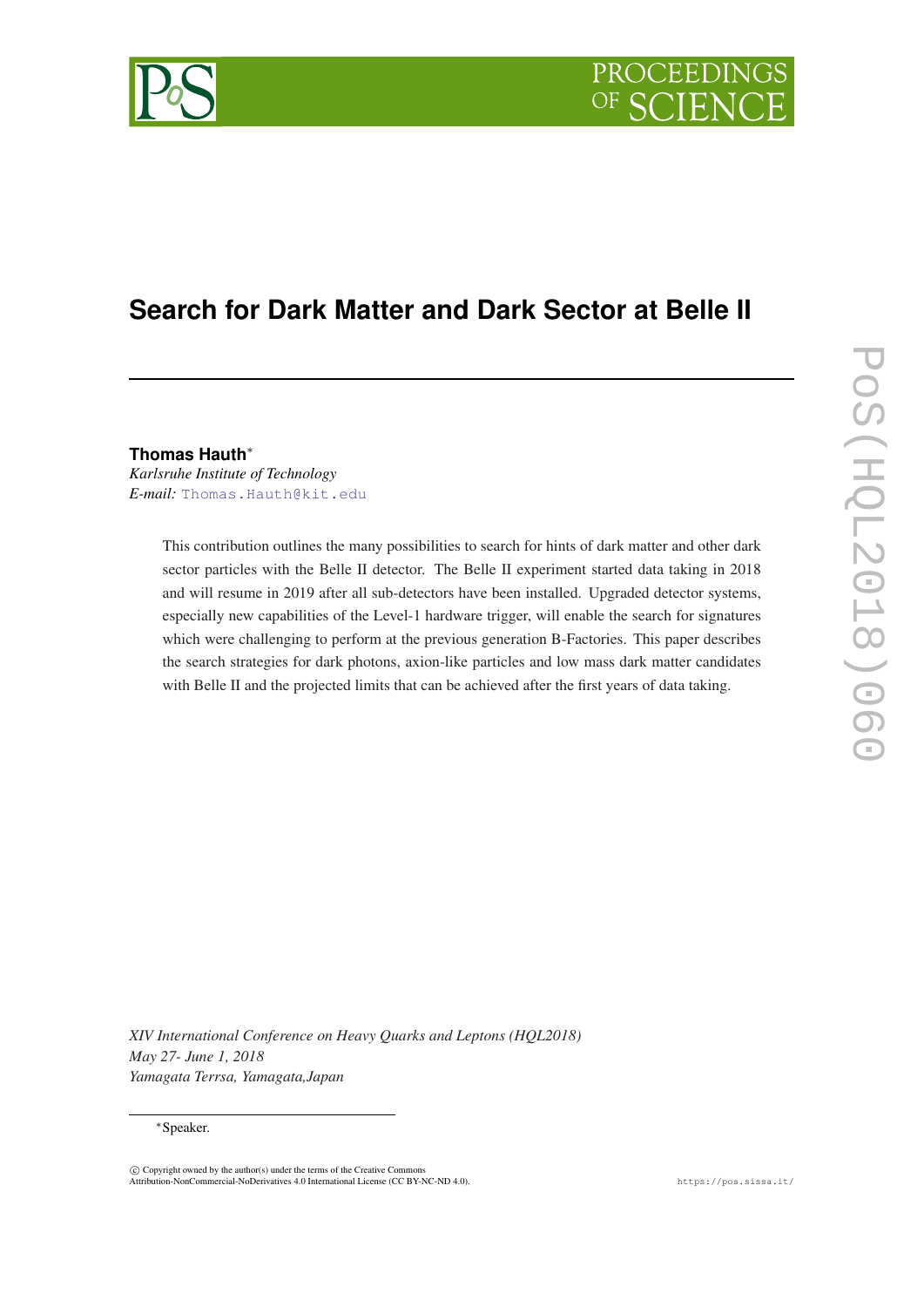# 1. Introduction

The Belle II experiment is operated at the asymmetric electron-positron collider SuperKEKB and recorded its first hadronic collision event at the end of April 2018. It is the successor of the Belle experiment, which ran from 1998 to 2010, and uses the same operating principle as the former KEKB collider to confirm the violation of *CP* symmetry in the *B* meson system. As a so-called B-factory, SuperKEKB operates on the ϒ(4S) resonance, which allows it to produce and record data from a large number of *B* mesons. With the upgrade, the instantaneous luminosity will be increased by a factor 40 to  $8 \times 10^{35}$ cm<sup>-2</sup>s<sup>-1</sup>. Ultimately, Belle II is expected to record 50 times more collisions than Belle and to significantly increase the sensitivity of various searches and measurements [[1](#page-5-0)]. Both the detector [[2](#page-5-0)] and the software used to process the data will be upgraded to take advantage of technological developments and to be able to handle the greatly increased data rate.

The Belle II detector design continues to use many proven hardware options of Belle but is significantly upgraded in other areas. The innermost silicon-based tracking system VXD is a new development and consists of two layers of pixel sensors (PXD) and four layers of strip sensors (SVD). Followed by this is the central drift chamber (CDC) which uses the technologies proven in Belle and was sufficiently upgraded to support higher-occupancy environments. Next are the Time-of-Propagation (TOP) system in the barrel region and the Aerogel Ring Imaging Cherenkov counter (ARICH) system in the endcap area which provide particle identification. Finally, the electromagnetic calorimeter and the K-Long and Muon Detector (KLM) complete the instrumentation of Belle II.

# 2. Motivation for Dark Matter and Dark Photon Searches

Cosmological observations provide a clear indication for the existence of so-called dark matter, a form of matter that interacts via the gravitational force but not via the strong or electroweak force. While the phenomenological search for a dark matter candidate particle is pursued by many experiments, various models propose a range of new particles coupling to each other to build up the so-called dark sector. Multiple theoretical models exist and will be discussed in the following sections.

# 3. Belle II's technical capabilities for Dark Matter and Dark Sector searches

Many of the proposed signatures for physics beyond the standard model discussed in this paper are enabled by technological advances in the Belle II detector compared to the previous generation B-Factory detectors, Belle and BaBar.

Most dark matter and dark sector searches require one to properly trigger, measure and reconstruct individual charged or uncharged particles.

The Belle II trigger system consists of a hardware-based level-1 trigger (L1), which uses the input from the CDC, ECL, TOP, ARICH and KLM detectors[[3](#page-5-0)]. Its primary purpose is to select *e*<sup>+</sup>*e*<sup>−</sup> annihilation events in the bunch crossings delivered by the SuperKEKB machine. Furthermore, the L1 will reduce the read-out rate of high cross section background processes like radiative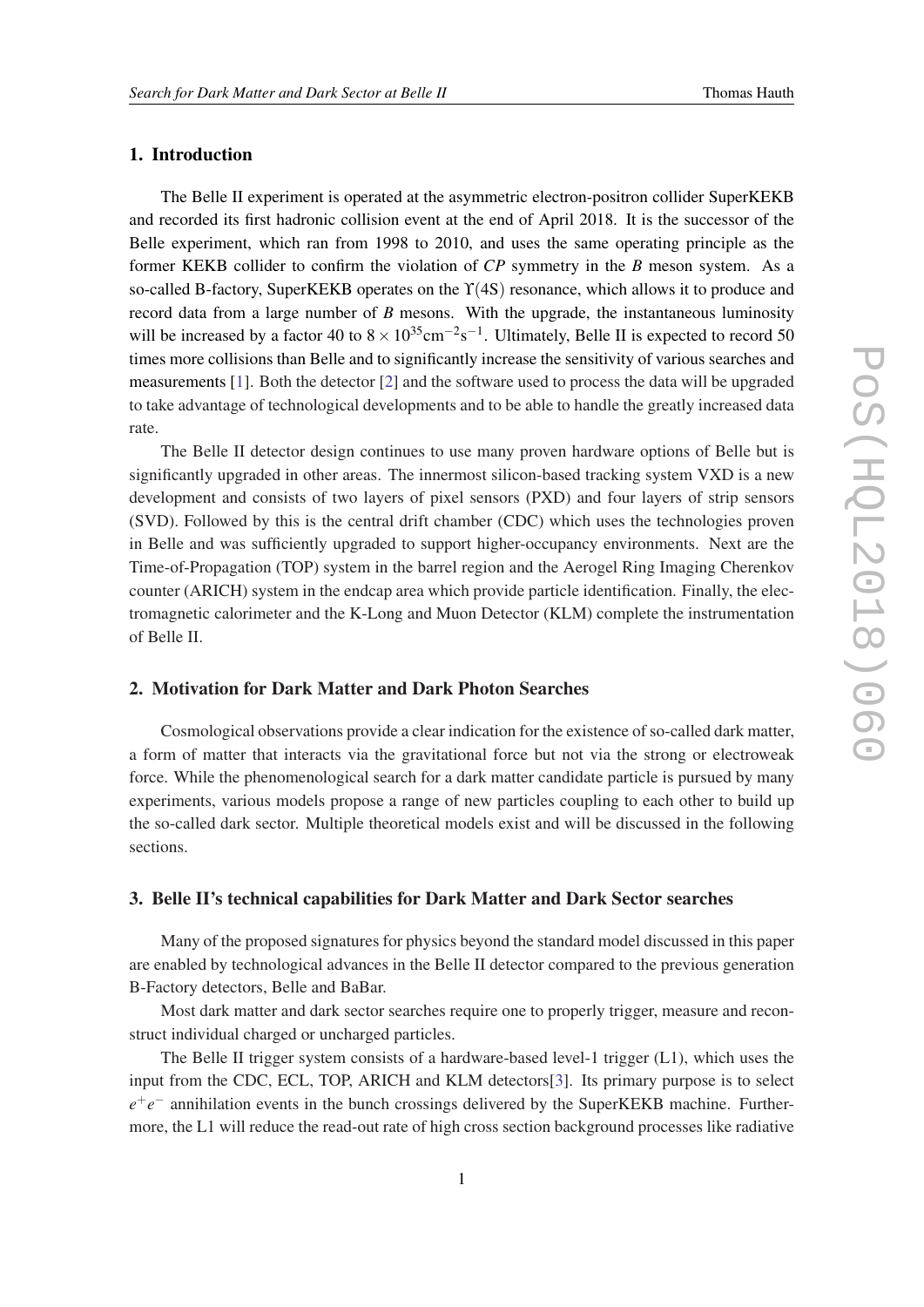Bhabha significantly and not trigger on tracks which do not originate from the interaction region, but rather are background induced. The L1 has a fixed latency of 5  $\mu$ s and the L1 system has a maximum design output event rate of 30 kHz. This event data is then forwarded to the high-level trigger farm which is based on off-the-shelf x86-systems. Here, the data from sub-detectors are combined and a full event reconstruction is performed. With the higher precision of this reconstruction and by using the SVD hits in the track parameter estimate, a more fine-grained rejection of background or high cross section events is performed and the event output rate, which is written to permanent storage, is 10 kHz.

In contrast to Belle, the L1 of Belle II now has the ability to trigger on individual clusters in the electromagnetic calorimeter [\[4\]](#page-5-0), a so-called single photon trigger. To facilitate this, the new level-1 trigger electronics also executes a clustering algorithm in the calorimeter as input to the trigger decision logic.

To veto large background processes in single photon searches, like  $e^+e^-$  →  $e^+e^-$ γ, a good tracking coverage and reconstruction of charged tracks are required. To achieve this with the increased machine background of Belle II, a more fine grained tracking system is required to separate tracks from background noise. Belle II's CDC almost doubles the number of sense wires from 8,400 to 14,336 compared to Belle and the newly designed SVD has an excellent hit resolution of 8.2  $\mu$ m in p-strips and a high signal-to-noise ratio [\[5\]](#page-5-0).

# 4. Dark Photon

One possible extension to the standard model (SM) are new U(1) gauge bosons, so-called dark photons *A'* which couple to the SM photon via kinetic mixing. The strength of this mixing is expressed by the parameter  $\varepsilon$  which is defined as the mixing between the SM current  $J_{SM}^{\mu}$  and the vector particle  $V^{\mu}$ :

$$
\mathscr{L} \subset \varepsilon V_\mu J^\mu_{SM}
$$

Assuming the dark photon is produced together with one SM photon in  $e^+e^- \rightarrow A^{\gamma}$ , two decay channels for the dark photons exist and result in two distinct experimental signatures. In the dilepton mode, the *A'* decays into two SM leptons which results in one  $\gamma$  and a pair of  $l^+l^-$  in the final state. A search for this decay channel was done with the BaBar dataset of  $514 \text{ fb}^{-1}$  [\[6\]](#page-5-0). The other decay channel is the monophoton mode, where the *A'* decays into two light dark matter particles with  $A' \to \chi \bar{\chi}$ . This channel is experimentally much more challenging to study as only one single photon can be detected with an energy of  $E_\gamma = (E_{CM}^2 - E_{A'}^2)/(2E_{CM})$ . Here, BaBar also performed a search, but only with a datset of 53 fb<sup>-1</sup> [\[6\]](#page-5-0) with a special photon trigger.

Belle II will improve on the existing searches by BaBar and other experiments. Therefore, the L1 single photon trigger will be used during the regular data taking to increase the available dataset for dark photon searches. Primary backgrounds which need to be considered for such a trigger are radiative Bhabha processes  $e^+e^- \to \gamma e^+e^-$  where only the photon is in the acceptance of the detector. Trigger studies with the full background estimation have been performed and we expect a rate of 9 kHz from this L1 trigger line. The challenges for the offline reconstruction are to achieve a good track finding efficiency over the full detector acceptance in order to reject radiative Bhabha processes. Furthermore, measurements from Belle II's outer KLM system can be used to veto  $e^+e^- \rightarrow \gamma \gamma$  events where one photon was not detected by the electromagnetic calorimeter.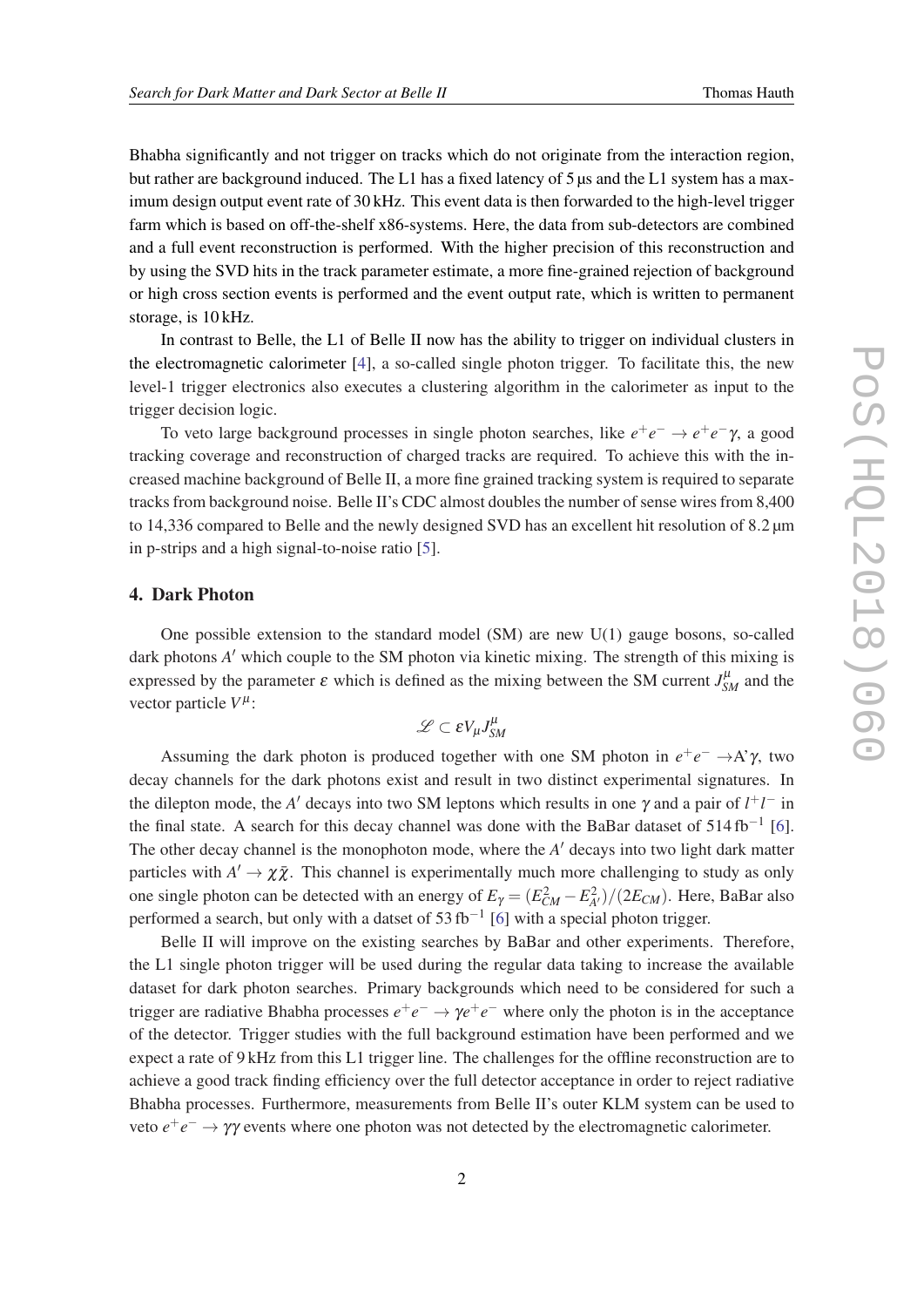Figures 1a and 1b show the expected limits for Belle II's dark photon search in the monophoton and dilepton channels for different sizes of the Belle II dataset. Especially in the monophoton channel, setting new upper limits is possible quickly after starting data taking at the design luminosity.



a) Projected upper limits on the kinematic **b**) Projected upper limits on the kinematic mixing parameter  $\varepsilon$  between the dark pho- mixing parameter  $\varepsilon$  between the dark photon *A'* and the SM for the process  $e^+e^- \to$  ton *A'* and the SM for the process  $e^+e^- \to$  $\gamma A'$ ( $\rightarrow$  invisible) for 20 fb<sup>-1</sup> as a function of  $\gamma A'$ ( $\rightarrow$  *lepton lepton*) as a function of A' *A*<sup> $\prime$ </sup> mass and mixing strength  $\varepsilon$  [[1\]](#page-5-0). mass and mixing strength  $\varepsilon$  [[1\]](#page-5-0).

#### 5. Axion-like Particles

Axion-like particles (ALP) can occur in multiple extension of the standard model, are pseudoscalar  $(J^P = 0^-)$  and have separate couplings to fermions and the gauge bosons [\[1\]](#page-5-0). The most accessible ALP topology at Belle II is the case where the ALP couples to two SM photons.

Two experimental signatures need to be considered here. If the ALP is long lived, it will exit the Belle II detector volume before it decays further. Here, only one photon can be detected, which makes this analysis very similar to the one of the dark photon search discussed earlier. The other possibility is that the ALP decays to two photons, which will result in a total of three photons in the Belle II ECL. Figure [2](#page-4-0) shows an overview in which regime an ALP discovery is possible depending on the ALP mass  $m_a$  and coupling constant  $g_{a\gamma}$ . *Invisible* denotes that the ALP decays outside of the detector volume. In the *Merged* case, the ALP decays into two photons inside of Belle II but the individual photons cannot be resolved due to the limited spatial resolution of the ECL; in the *Resolved* regime, a proper separation of both photons is possible.

In this study a photon distance of two ECL clusters is required to put them in the *Resolved* category. This is a conservative estimate and can probably be improved with more advanced cluster reconstruction techniques.

Figure [3](#page-4-0) shows the projected sensitivity (90% CL) of the photon and the hyper-charge coupling of the Belle II ALP search. Even for a modest dataset of  $20 \text{ fb}^{-1}$ , which can be accumulated in the first year of data taking with Belle II, the existing limits can be improved, especially for the  $3\gamma$ analysis. This can be further improved with the full Belle II dataset, which is expected to be  $50$  ab<sup>-1</sup>.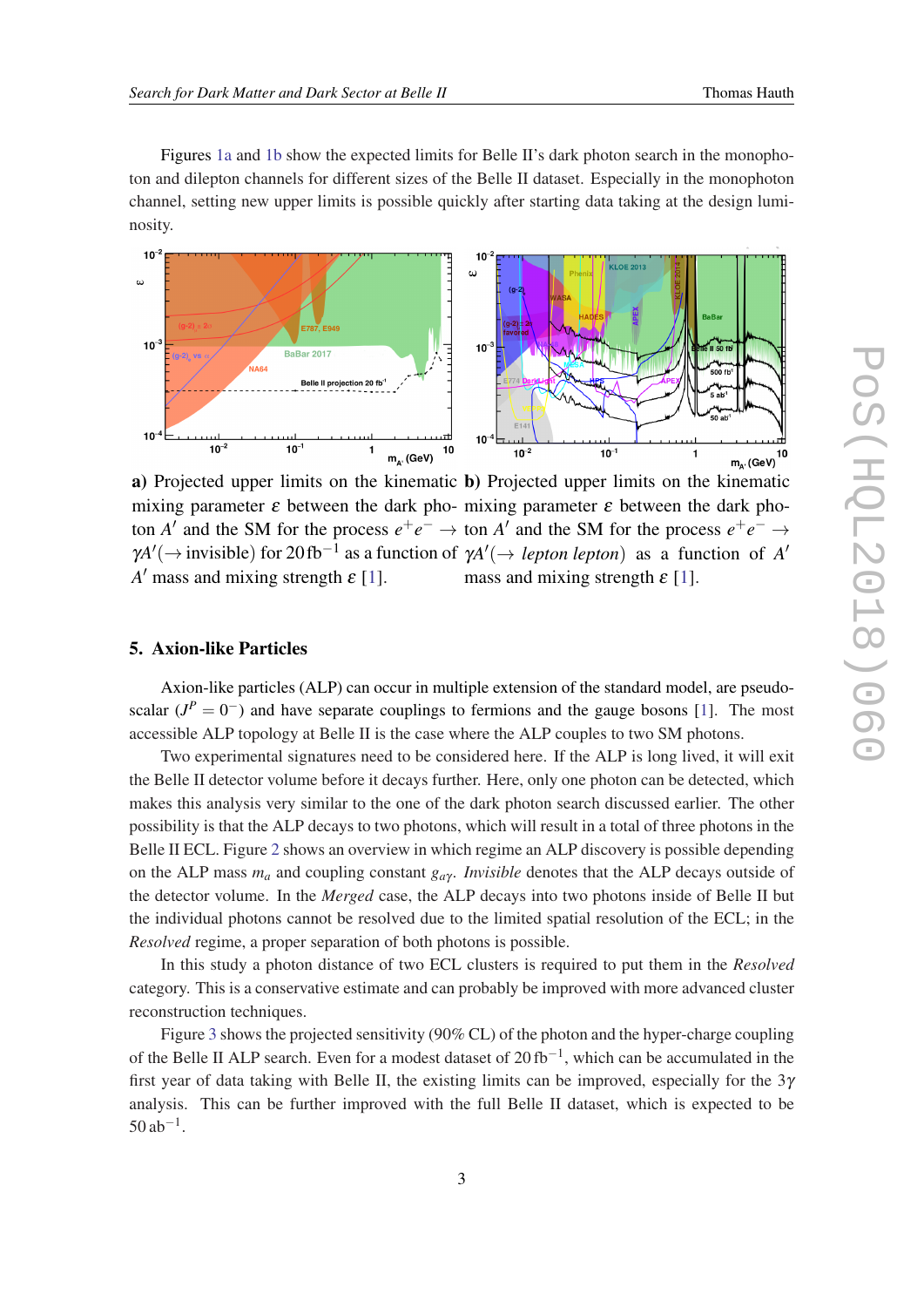<span id="page-4-0"></span>

Figure 2: Illustration of the different kinematic regimes relevant for ALP decays into two photons with Belle II [[7](#page-5-0)].



Figure 3: Projected Belle II sensitivity (90 % CL) compared to existing constraints on ALPs with photon coupling (left) and hypercharge coupling (right), as well as the projected sensitivities from SHiP and the LHC. [[7](#page-5-0)].

# 6. Low mass Dark Matter search

In the SM, invisible decays like  $Y(1S) \to V\bar{V}$  (BR  $\approx 10^{-5}$ ) exist, but they could be enhanced by an additional light dark matter particle. As the *Y*(1*S*) decay has no detectable final state products, transitions like  $Y(3S) \to \pi^+\pi^- Y(1S)$  need to be exploited. The signal of  $Y(1S) \to$  invisible is an excess of events in the recoil mass for the two-pion system  $M_r$  distribution at a mass equivalent to that of the *Y*([1](#page-5-0)*S*) of 9.460*GeV*/*c*<sup>2</sup> [1]. Belle used a special trigger for *Y*(3*S*)  $\rightarrow \pi^+\pi^-$ *Y*(1*S*) during the  $Y(3S)$  data taking, but no special trigger during the  $Y(2S)$  data taking. The ARGUS, CLEO,